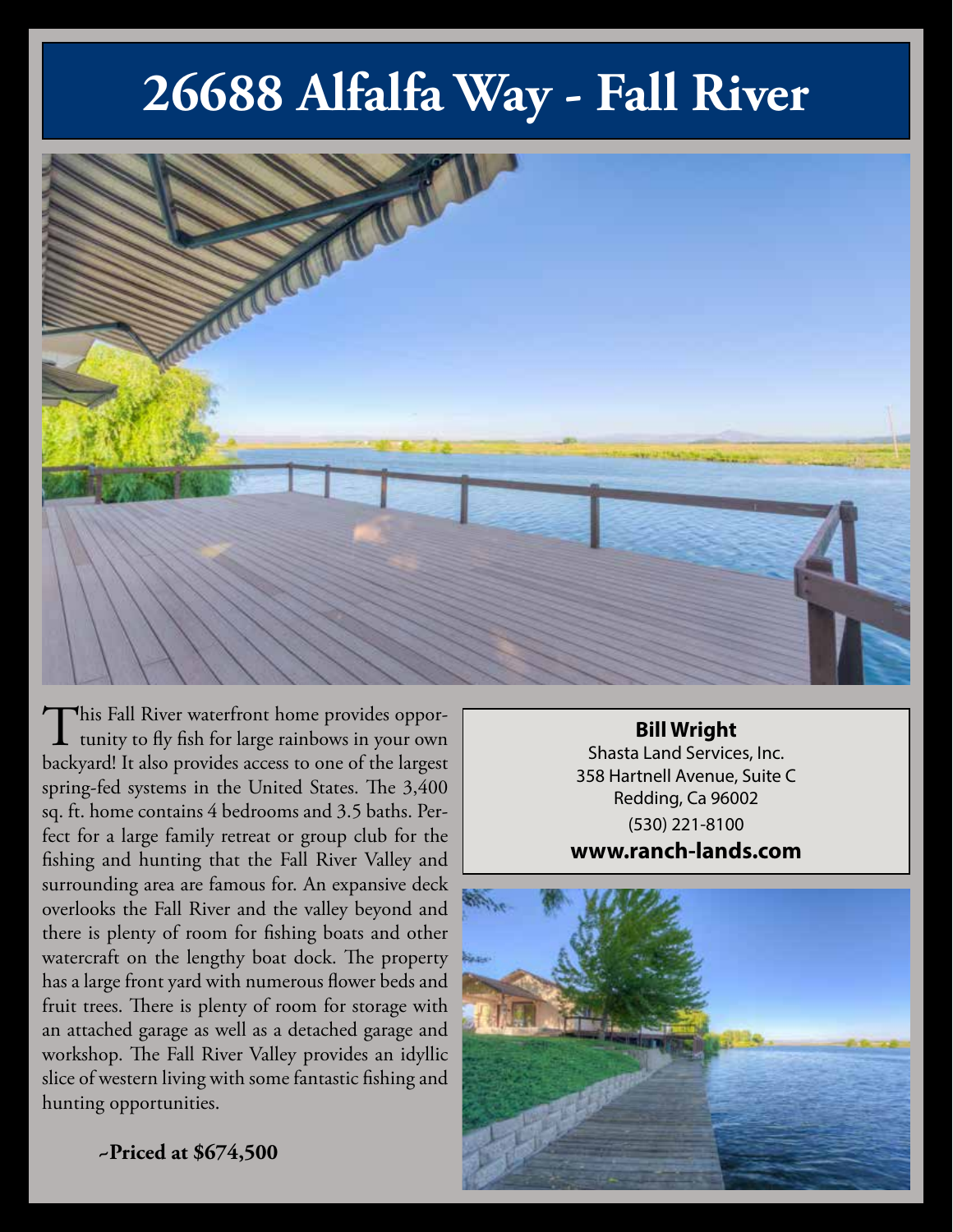## **Fall River Valley**

Nearly every fly fisherman is familiar, at least by name, with the famed Fall River and it's legendary status in the world of trout fishing. However, while the gem of this area, it makes up just a part of an expansive, interconnected spring system hosting a wealth of recreational opportunities. Big Lake, Horr Pond, and Eastman Lake are also all spring fed and all connect to the Fall River via the Tule and Little Tule rivers. Trout, sometimes big trout, can be found in all these waters at the right time. Fall River is a classic spring creek with abundant hatches in its upper reaches, the famous Hex hatch can be prolific out the back door of this property.

You'll have a beautiful deck and large dock right on the Fall River for esy access to the river and system - Ahjumawi Lava Springs State Park, a gorgeous 6000 acre park accessible only by boat and offering a few small campgrounds and hiking trails is just one of the options you'll have on the river.

Waterfowl hunting in the Fall River Valley can be extraordinary! Being an important breeding and staging area for waterfowl in the Pacific Flyway, the area offers some great duck and goose hunting. Additional wildlife viewing opportunities abound from turtles and deer to bird watching (watch for the comical mating dance of Clark's Grebes in the Spring).

Off the water, the Fall River Valley has many other ways to stay entertained. Every year in July is the Fall River Century bike ride with options of various lengths, offering views of Mt. Shasta and Mt. Lassen and the area. Every August is the Fall River Wild Rice Festival hosting wild rice demonstrations, cook-offs and live music. Come Labor Day weekend is the big Inter-mountain Fair, with carnival rides, food, a junior rodeo, live music and more.

Nearby is the very popular and beautiful Fall River Valley Golf and Country Club. This 18 hole course was rated 4 stars byGolf Digest and features a fully stocked Pro Shop and Country Club Grill. Fall River Mills is also home of the Fort Crook Museum, which collects and displays items of historical value associated with the settlement of the Inter-mountain area.

The Fall River Valley is easily accessed being only seventy miles from Redding and has an airport with a five thousand foot runway.

Fly fishing, duck hunting, bird watching, hiking, biking, golf and more, all in the same place. Plus all the amenities of a small, friendly community including restaurants and a hospital. The Fall River Valley has it all!

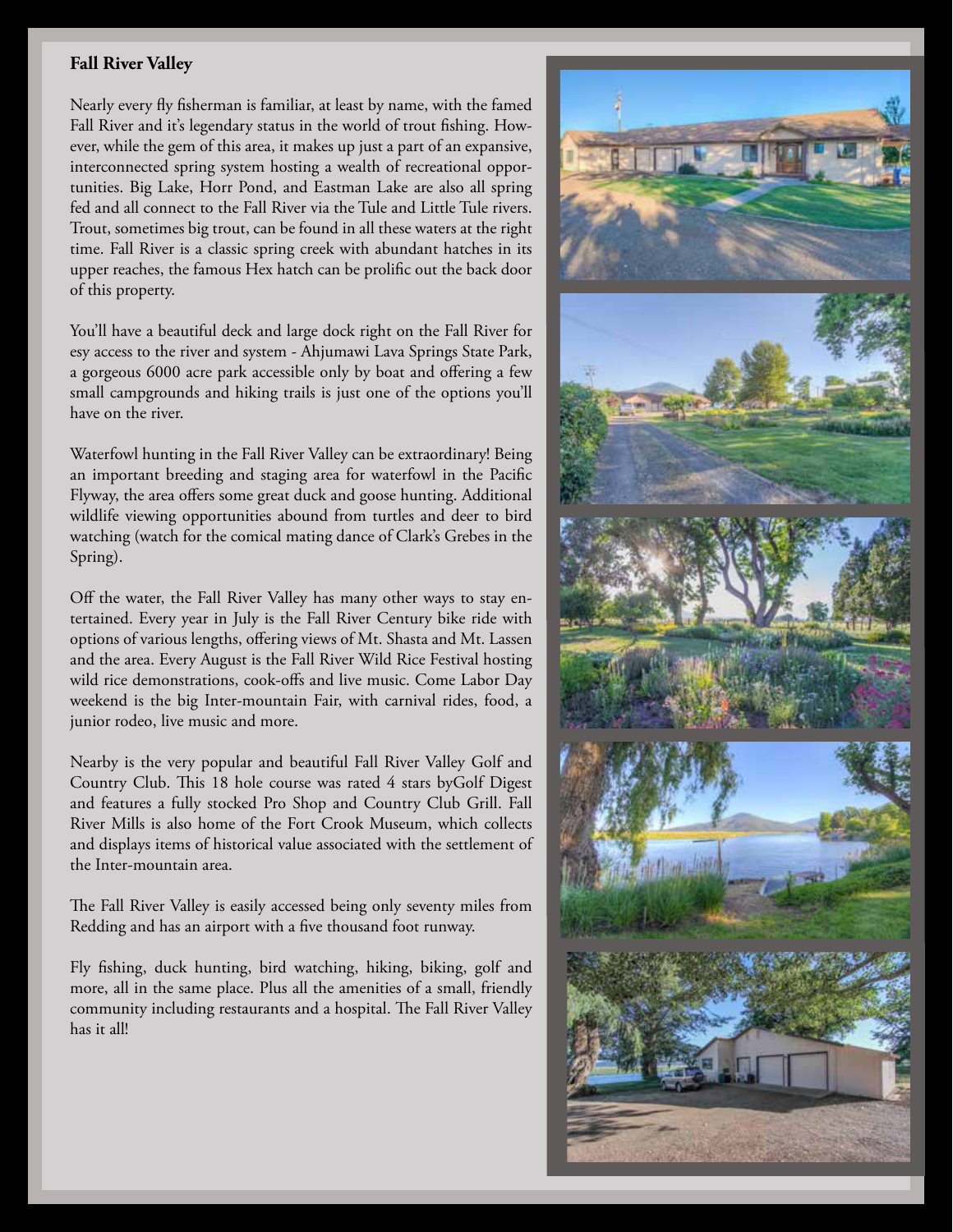## The House

The house is  $3,400$  sq. ft. with 4 bedrooms, office, den, formal dining, eating space in kitchen, laundry, basment, and 3.5 bathrooms. This is a great setup for a large family or group looking to enjoy all the fly fishing, hunting, and other recreation that this area is famous for.